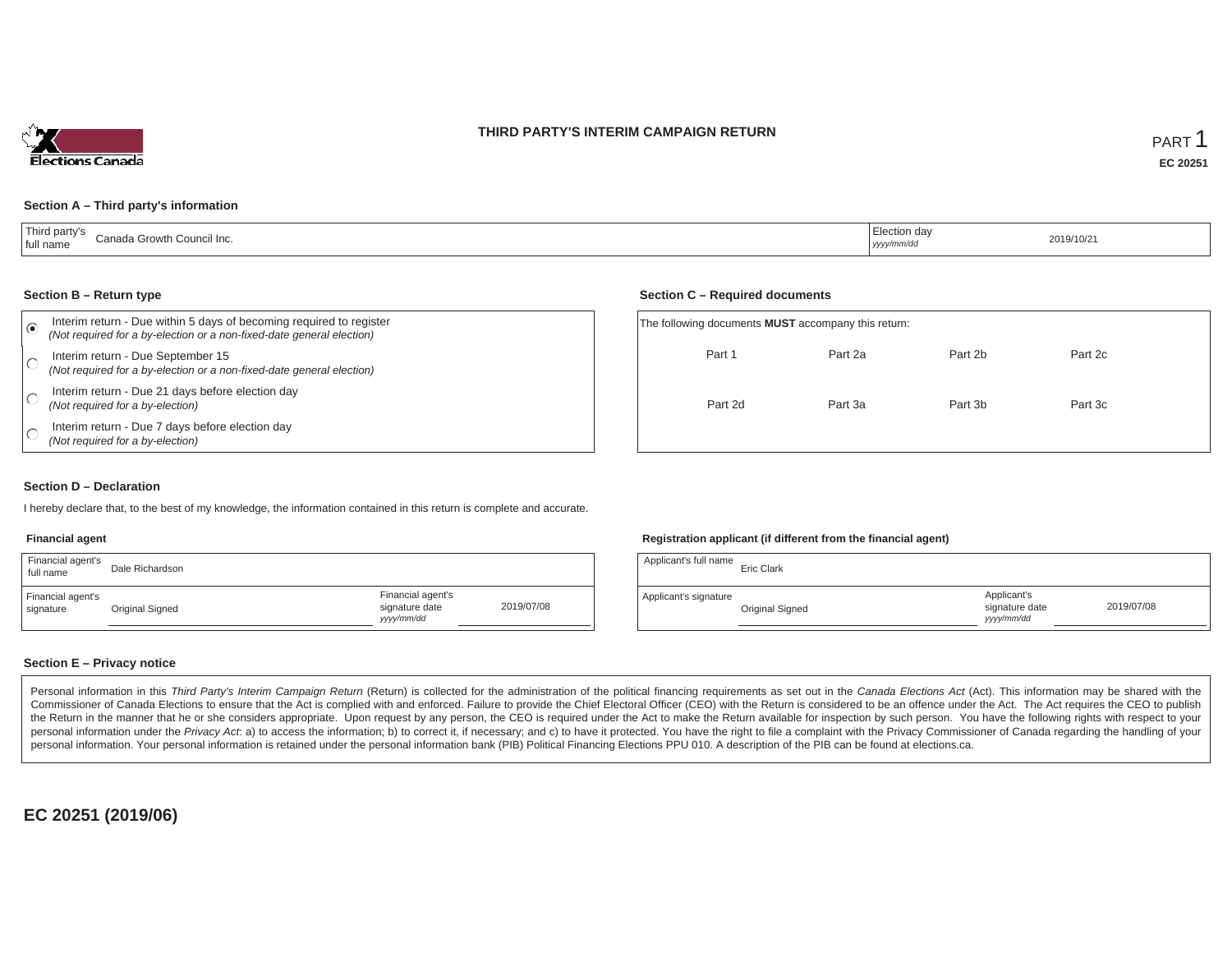

### **THIRD PARTY'S INTERIM CAMPAIGN RETURN THIRD PARTY'S INTERIM CAMPAIGN RETURN<br>Statement of monetary contributions received**

8

| No.            | Full name                                     | <b>Street</b><br>no.                             | <b>Street</b> | Apt.      | City   | Prov./<br>Terr. | Postal<br>code | Date<br>received                                                                  | Individual | Business /<br>Commercial<br>organization | Government | <b>Trade union</b> | Corporation<br>without share<br>capital | Unincorporated<br>organization or<br>association |
|----------------|-----------------------------------------------|--------------------------------------------------|---------------|-----------|--------|-----------------|----------------|-----------------------------------------------------------------------------------|------------|------------------------------------------|------------|--------------------|-----------------------------------------|--------------------------------------------------|
|                |                                               |                                                  |               |           |        |                 |                | yyyy/mm/dd                                                                        | \$         | \$                                       | \$         | \$                 | \$                                      | \$                                               |
| 1              | 102009521 SK Ltd. (Eric Clark                 |                                                  |               |           | Regina | SK              | S4V3L3         | 2019/03/01                                                                        |            | 5,000.00                                 |            |                    |                                         |                                                  |
| $\overline{2}$ | E. Craig Lothian                              |                                                  |               |           | Regina | SK              | <b>S4V1R5</b>  | 2019/05/05                                                                        | 10,000.00  |                                          |            |                    |                                         |                                                  |
|                |                                               |                                                  |               |           |        |                 |                |                                                                                   |            |                                          |            |                    |                                         |                                                  |
|                |                                               |                                                  |               |           |        |                 |                |                                                                                   |            |                                          |            |                    |                                         |                                                  |
|                |                                               |                                                  |               |           |        |                 |                |                                                                                   |            |                                          |            |                    |                                         |                                                  |
|                |                                               |                                                  |               |           |        |                 |                |                                                                                   |            |                                          |            |                    |                                         |                                                  |
|                |                                               |                                                  |               |           |        |                 |                |                                                                                   |            |                                          |            |                    |                                         |                                                  |
|                |                                               |                                                  |               |           |        |                 |                |                                                                                   |            |                                          |            |                    |                                         |                                                  |
|                |                                               |                                                  |               |           |        |                 |                |                                                                                   |            |                                          |            |                    |                                         |                                                  |
|                |                                               |                                                  |               |           |        |                 |                |                                                                                   |            |                                          |            |                    |                                         |                                                  |
|                |                                               |                                                  |               |           |        |                 |                |                                                                                   |            |                                          |            |                    |                                         |                                                  |
|                |                                               |                                                  |               |           |        |                 |                |                                                                                   |            |                                          |            |                    |                                         |                                                  |
|                |                                               |                                                  |               |           |        |                 |                |                                                                                   |            |                                          |            |                    |                                         |                                                  |
|                |                                               |                                                  |               |           |        |                 |                |                                                                                   |            |                                          |            |                    |                                         |                                                  |
|                |                                               |                                                  |               |           |        |                 |                | Totals carried forward from previous page \$                                      |            |                                          |            |                    |                                         |                                                  |
|                |                                               |                                                  |               |           |        |                 |                | Total amount of monetary contributions by contributors who gave over \$200 (A)    | 10,000.00  | 10,000.00                                |            |                    |                                         |                                                  |
|                |                                               |                                                  |               |           |        |                 |                | Number of contributors who gave over \$200                                        |            |                                          |            |                    |                                         |                                                  |
|                |                                               |                                                  |               |           |        |                 |                | Total amount of monetary contributions by contributors who gave \$200 or less (B) |            |                                          |            |                    |                                         |                                                  |
|                | Number of contributors who gave \$200 or less |                                                  |               |           |        |                 |                |                                                                                   |            |                                          |            |                    |                                         |                                                  |
|                |                                               | Total amount of all monetary contributions (A+B) | 10,000.00     | 10,000.00 |        |                 |                |                                                                                   |            |                                          |            |                    |                                         |                                                  |
|                |                                               |                                                  |               |           |        |                 |                | Number of contributors who gave monetary contributions                            |            |                                          |            |                    |                                         |                                                  |

| Third<br>par<br>uunun mu.<br>,,,,, |  | Pag |
|------------------------------------|--|-----|
|------------------------------------|--|-----|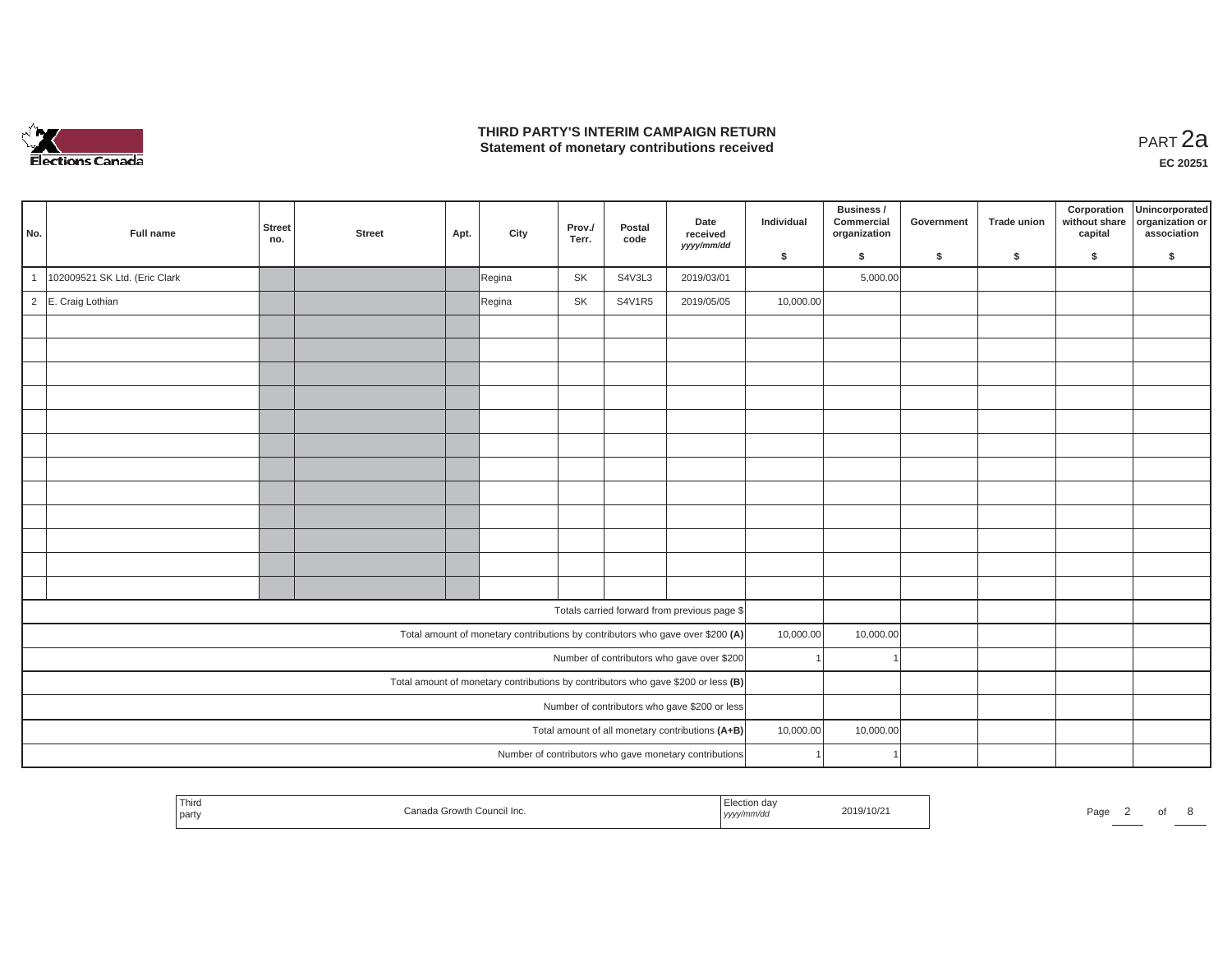

### **THIRD PARTY'S INTERIM CAMPAIGN RETURN**  THIRD PARTY'S INTERIM CAMPAIGN RETURN<br>Statement of non-monetary contributions received **PART 2b**

**EC 20251**

| No. |                                                                                       | Full name | <b>Street</b><br>no. | <b>Street</b> | Apt. | City | Prov./<br>Terr. | Postal<br>code | Date<br>received<br>yyyy/mm/dd                                                     | Individual | Business /<br>Commercial<br>organization | Government | Trade union | Corporation<br>without share<br>capital | Unincorporated<br>organization or<br>association |
|-----|---------------------------------------------------------------------------------------|-----------|----------------------|---------------|------|------|-----------------|----------------|------------------------------------------------------------------------------------|------------|------------------------------------------|------------|-------------|-----------------------------------------|--------------------------------------------------|
|     |                                                                                       |           |                      |               |      |      |                 |                |                                                                                    | \$         | \$                                       | \$         | $\sqrt{2}$  | \$                                      | \$                                               |
|     |                                                                                       |           |                      |               |      |      |                 |                |                                                                                    |            |                                          |            |             |                                         |                                                  |
|     |                                                                                       |           |                      |               |      |      |                 |                |                                                                                    |            |                                          |            |             |                                         |                                                  |
|     |                                                                                       |           |                      |               |      |      |                 |                |                                                                                    |            |                                          |            |             |                                         |                                                  |
|     |                                                                                       |           |                      |               |      |      |                 |                |                                                                                    |            |                                          |            |             |                                         |                                                  |
|     |                                                                                       |           |                      |               |      |      |                 |                |                                                                                    |            |                                          |            |             |                                         |                                                  |
|     |                                                                                       |           |                      |               |      |      |                 |                |                                                                                    |            |                                          |            |             |                                         |                                                  |
|     |                                                                                       |           |                      |               |      |      |                 |                |                                                                                    |            |                                          |            |             |                                         |                                                  |
|     |                                                                                       |           |                      |               |      |      |                 |                |                                                                                    |            |                                          |            |             |                                         |                                                  |
|     |                                                                                       |           |                      |               |      |      |                 |                |                                                                                    |            |                                          |            |             |                                         |                                                  |
|     |                                                                                       |           |                      |               |      |      |                 |                |                                                                                    |            |                                          |            |             |                                         |                                                  |
|     |                                                                                       |           |                      |               |      |      |                 |                |                                                                                    |            |                                          |            |             |                                         |                                                  |
|     |                                                                                       |           |                      |               |      |      |                 |                |                                                                                    |            |                                          |            |             |                                         |                                                  |
|     |                                                                                       |           |                      |               |      |      |                 |                |                                                                                    |            |                                          |            |             |                                         |                                                  |
|     |                                                                                       |           |                      |               |      |      |                 |                |                                                                                    |            |                                          |            |             |                                         |                                                  |
|     |                                                                                       |           |                      |               |      |      |                 |                | Totals carried forward from previous page \$                                       |            |                                          |            |             |                                         |                                                  |
|     |                                                                                       |           |                      |               |      |      |                 |                | Total amount of non-monetary contributions by contributors who gave over \$200 (A) |            |                                          |            |             |                                         |                                                  |
|     |                                                                                       |           |                      |               |      |      |                 |                | Number of contributors who gave over \$200                                         |            |                                          |            |             |                                         |                                                  |
|     | Total amount of non-monetary contributions by contributors who gave \$200 or less (B) |           |                      |               |      |      |                 |                |                                                                                    |            |                                          |            |             |                                         |                                                  |
|     | Number of contributors who gave \$200 or less                                         |           |                      |               |      |      |                 |                |                                                                                    |            |                                          |            |             |                                         |                                                  |
|     |                                                                                       |           |                      |               |      |      |                 |                | Total amount of all non-monetary contributions (A+B)                               |            |                                          |            |             |                                         |                                                  |
|     |                                                                                       |           |                      |               |      |      |                 |                | Number of contributors who gave non-monetary contributions                         |            |                                          |            |             |                                         |                                                  |

| Third<br>Canada Growth Council Inc.<br>party | ⊤ction dav<br>2019/10/2<br>√mm/da<br>  <i>yyyy</i> | Page |
|----------------------------------------------|----------------------------------------------------|------|
|----------------------------------------------|----------------------------------------------------|------|

3 of 8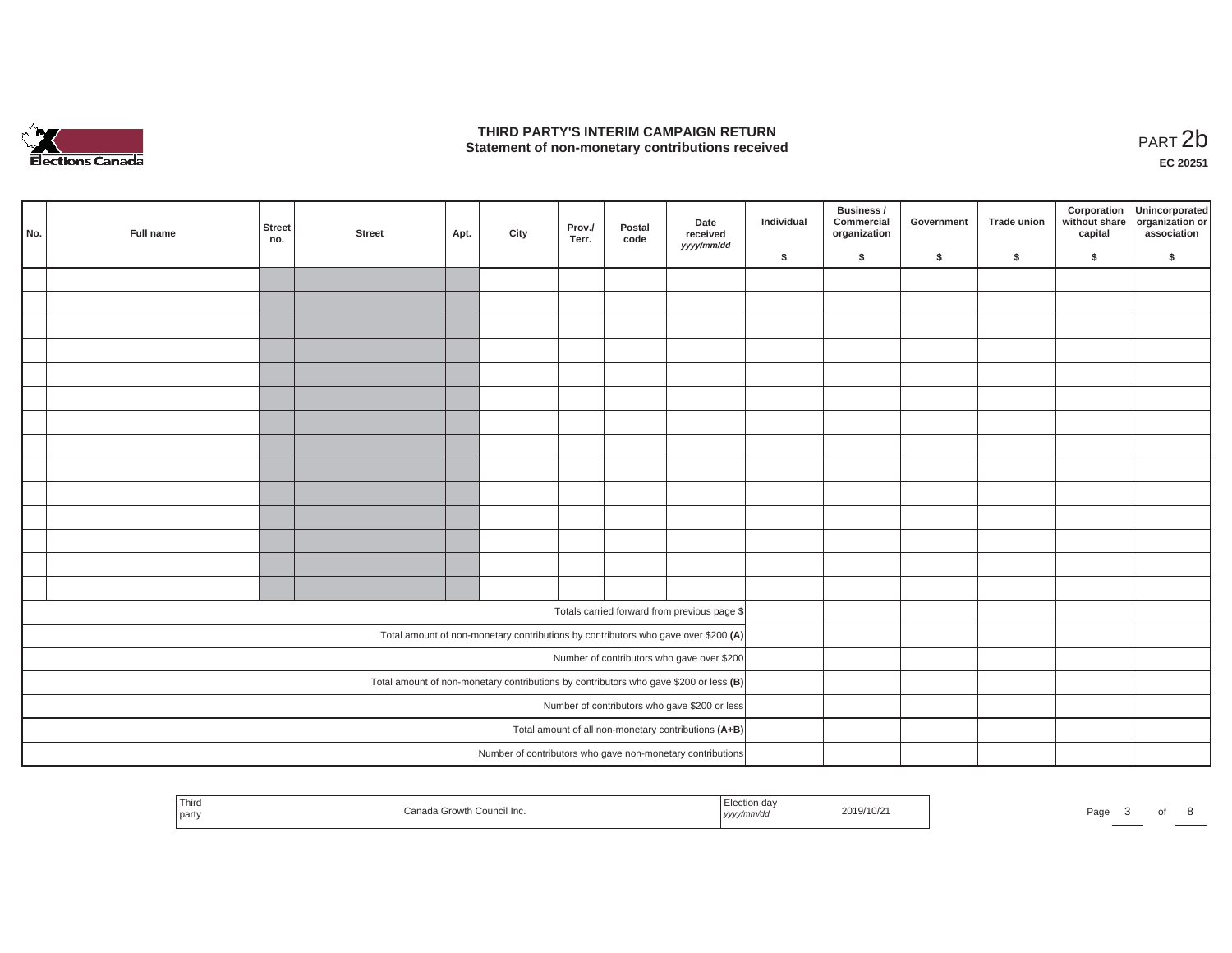

### **THIRD PARTY'S INTERIM CAMPAIGN RETURN**  RD PARTY'S INTERIM CAMPAIGN RETURN<br>Statement of operating loans received **PART 2c**

**EC 20251**

|     |                                                                   |                                 |        |      |      |                 |                |                                                              |            | Business /                 |            |             |         | Corporation Unincorporated<br>without share organization or |
|-----|-------------------------------------------------------------------|---------------------------------|--------|------|------|-----------------|----------------|--------------------------------------------------------------|------------|----------------------------|------------|-------------|---------|-------------------------------------------------------------|
| No. | Full name                                                         | Street<br>no.                   | Street | Apt. | City | Prov./<br>Terr. | Postal<br>code | Date<br>received<br>yyyy/mm/dd                               | Individual | Commercial<br>organization | Government | Trade union | capital | association                                                 |
|     |                                                                   |                                 |        |      |      |                 |                |                                                              | \$         | $\sqrt{2}$                 | \$         | $\sqrt{2}$  | \$      | \$                                                          |
|     |                                                                   |                                 |        |      |      |                 |                |                                                              |            |                            |            |             |         |                                                             |
|     |                                                                   |                                 |        |      |      |                 |                |                                                              |            |                            |            |             |         |                                                             |
|     |                                                                   |                                 |        |      |      |                 |                |                                                              |            |                            |            |             |         |                                                             |
|     |                                                                   |                                 |        |      |      |                 |                |                                                              |            |                            |            |             |         |                                                             |
|     |                                                                   |                                 |        |      |      |                 |                |                                                              |            |                            |            |             |         |                                                             |
|     |                                                                   |                                 |        |      |      |                 |                |                                                              |            |                            |            |             |         |                                                             |
|     |                                                                   |                                 |        |      |      |                 |                |                                                              |            |                            |            |             |         |                                                             |
|     |                                                                   |                                 |        |      |      |                 |                |                                                              |            |                            |            |             |         |                                                             |
|     |                                                                   |                                 |        |      |      |                 |                |                                                              |            |                            |            |             |         |                                                             |
|     |                                                                   |                                 |        |      |      |                 |                |                                                              |            |                            |            |             |         |                                                             |
|     |                                                                   |                                 |        |      |      |                 |                |                                                              |            |                            |            |             |         |                                                             |
|     |                                                                   |                                 |        |      |      |                 |                |                                                              |            |                            |            |             |         |                                                             |
|     |                                                                   |                                 |        |      |      |                 |                |                                                              |            |                            |            |             |         |                                                             |
|     |                                                                   |                                 |        |      |      |                 |                |                                                              |            |                            |            |             |         |                                                             |
|     |                                                                   |                                 |        |      |      |                 |                | Totals carried forward from previous page \$                 |            |                            |            |             |         |                                                             |
|     |                                                                   |                                 |        |      |      |                 |                | Total amount of loans by lenders who provided over \$200 (A) |            |                            |            |             |         |                                                             |
|     |                                                                   |                                 |        |      |      |                 |                | Number of lenders who provided over \$200                    |            |                            |            |             |         |                                                             |
|     | Total amount of loans by lenders who provided \$200 or less $(B)$ |                                 |        |      |      |                 |                |                                                              |            |                            |            |             |         |                                                             |
|     | Number of lenders who provided \$200 or less                      |                                 |        |      |      |                 |                |                                                              |            |                            |            |             |         |                                                             |
|     |                                                                   | Total amount of all loans (A+B) |        |      |      |                 |                |                                                              |            |                            |            |             |         |                                                             |
|     |                                                                   |                                 |        |      |      |                 |                | Number of all lenders who provided loans                     |            |                            |            |             |         |                                                             |

| Thirc<br>2019/10/21<br>Page<br>COUNCIL INC.<br>party<br>,,,,,<br>. |  |  |  |
|--------------------------------------------------------------------|--|--|--|
|--------------------------------------------------------------------|--|--|--|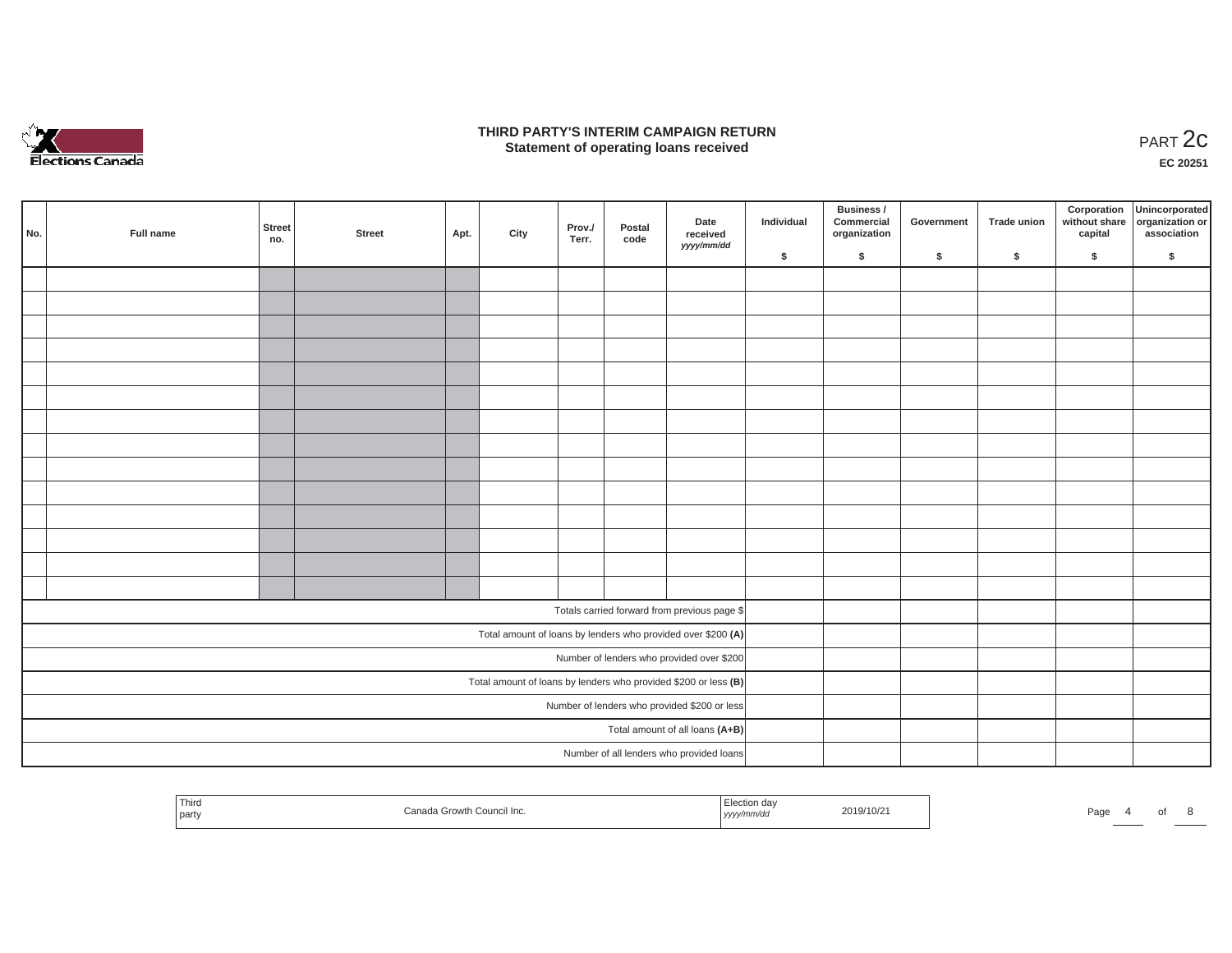

## **THIRD PARTY'S INTERIM CAMPAIGN RETURN SUMMARY STATE SUMMARY OF A SUMMARY OF A SUMMARY OF A SUMMARY OF A SUMMARY OF A SUMMARY OF A SUMMARY OF A SUMMA**<br> **Summary of inflows**

| No.          | Type of contributor / lender                    | <b>Monetary</b><br>contributions<br>(Part 2a)<br>\$ | Non-monetary<br>contributions<br>(Part 2b)<br>\$ | Loans<br>(Part 2c)<br>\$ | Total<br>\$ | Number of<br>contributors and<br>lenders |
|--------------|-------------------------------------------------|-----------------------------------------------------|--------------------------------------------------|--------------------------|-------------|------------------------------------------|
| 1.           | Individuals                                     | 10,000.00                                           |                                                  |                          | 10,000.00   |                                          |
|              | 2. Businesses / Commercial organizations        | 5,000.00                                            |                                                  |                          | 5,000.00    |                                          |
|              | 3. Governments                                  |                                                     |                                                  |                          |             |                                          |
| 4.           | Trade unions                                    |                                                     |                                                  |                          |             |                                          |
| 5.           | Corporations without share capital              |                                                     |                                                  |                          |             |                                          |
|              | 6. Unincorporated organizations or associations |                                                     |                                                  |                          |             |                                          |
| 7.           | Total (items 1 to 6)                            | 15,000.00                                           |                                                  |                          | 15,000.00   |                                          |
| <b>Total</b> |                                                 |                                                     |                                                  |                          |             |                                          |
|              | 8. Amount of third party's resources used       |                                                     |                                                  |                          |             |                                          |
| 9.           | Grand total (items 7 and 8)                     | 15,000.00                                           |                                                  |                          |             |                                          |

| Third<br>party | `onodi<br>Council Inc.<br>Growth | ੮lection<br>dav<br>, yyyy/mm/dd<br>. | 2019/10/2 |
|----------------|----------------------------------|--------------------------------------|-----------|
|----------------|----------------------------------|--------------------------------------|-----------|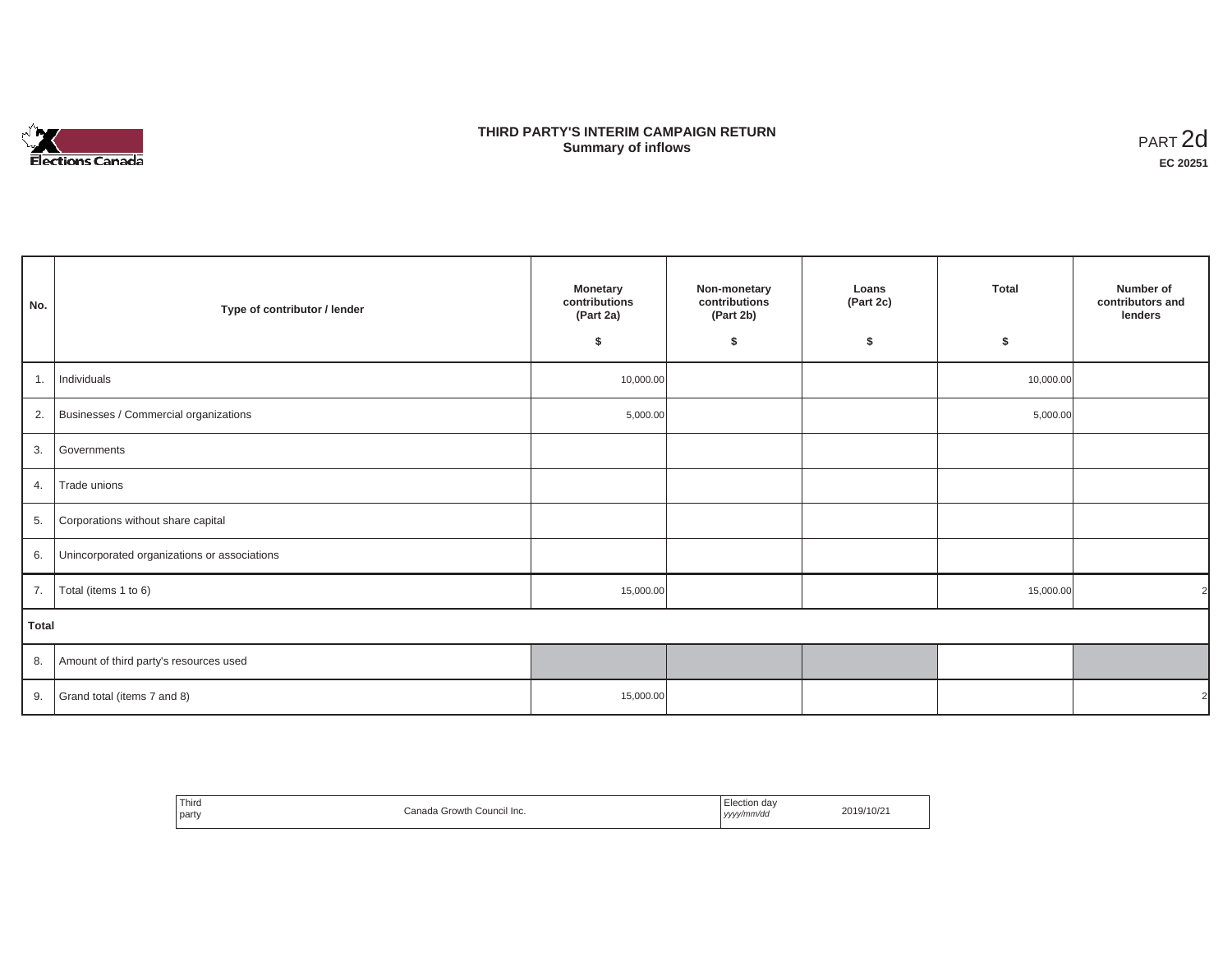

# **THIRD PARTY'S INTERIM CAMPAIGN RETURN Statement of expenses incurred for regulated activities that take place during the pre-election period**  *(Only applicable to a fixed-date general election)*

<code>PART $3$ a</code> **EC 20251**

For a list of expense types, expense categories and expense subcategories, refer to Annex II in the Instructions.

| No.            | Date<br>incurred<br>yyyy/mm/dd | <b>ED Code</b><br>(if applicable) | Supplier                 | <b>Expense type</b>  | <b>Expense</b><br>category | Expense<br>subcategory | <b>Starting date</b><br>of activity,<br>advertisement<br>or survey<br>yyyy/mm/dd | <b>Ending date</b><br>of activity,<br>advertisement<br>or survey<br>yyyy/mm/dd | Place of activity or<br>advertisement        | <b>Expense amount</b><br>\$ |
|----------------|--------------------------------|-----------------------------------|--------------------------|----------------------|----------------------------|------------------------|----------------------------------------------------------------------------------|--------------------------------------------------------------------------------|----------------------------------------------|-----------------------------|
| $\mathbf{1}$   | 2019/07/02                     | 47-009                            | Outfront Media Canada LP | Partisan Advertising | Advertising                | Signs                  | 2019/07/01                                                                       | 2019/08/19                                                                     | Regina Wascana                               | 5,433.75                    |
| $\overline{2}$ | 2019/07/03                     | 48-004                            | Outfront Media Canada LP | Partisan Advertising | Advertising                | Signs                  | 2019/07/01                                                                       | 2019/07/29                                                                     | Calgary Centre                               | 2,835.00                    |
| $\mathbf{3}$   | 2019/07/03                     | 48-004                            | Outfront Media Canada LP | Partisan Advertising | Advertising                | Signs                  | 2019/07/15                                                                       | 2019/08/26                                                                     | Calgary Centre                               | 2,598.75                    |
| 4              | 2019/07/02                     |                                   | Royal Bank               | Partisan Activity    | Other                      | <b>Bank Fees</b>       | 2019/07/02                                                                       | 2019/07/07                                                                     | NATIONAL                                     | 5.00                        |
|                |                                |                                   |                          |                      |                            |                        |                                                                                  |                                                                                |                                              |                             |
|                |                                |                                   |                          |                      |                            |                        |                                                                                  |                                                                                |                                              |                             |
|                |                                |                                   |                          |                      |                            |                        |                                                                                  |                                                                                |                                              |                             |
|                |                                |                                   |                          |                      |                            |                        |                                                                                  |                                                                                |                                              |                             |
|                |                                |                                   |                          |                      |                            |                        |                                                                                  |                                                                                |                                              |                             |
|                |                                |                                   |                          |                      |                            |                        |                                                                                  |                                                                                |                                              |                             |
|                |                                |                                   |                          |                      |                            |                        |                                                                                  |                                                                                |                                              |                             |
|                |                                |                                   |                          |                      |                            |                        |                                                                                  |                                                                                |                                              |                             |
|                |                                |                                   |                          |                      |                            |                        |                                                                                  |                                                                                |                                              |                             |
|                |                                |                                   |                          |                      |                            |                        |                                                                                  |                                                                                |                                              |                             |
|                |                                |                                   |                          |                      |                            |                        |                                                                                  |                                                                                |                                              |                             |
|                |                                |                                   |                          |                      |                            |                        |                                                                                  |                                                                                |                                              |                             |
|                |                                |                                   |                          |                      |                            |                        |                                                                                  |                                                                                |                                              |                             |
|                |                                |                                   |                          |                      |                            |                        |                                                                                  |                                                                                | Totals carried forward from previous page \$ |                             |
|                |                                |                                   |                          |                      |                            |                        |                                                                                  |                                                                                | Total \$                                     | 10,872.50                   |

| party<br>, уууулг<br>$\cdots$ |  | Third | <sup>+h</sup> Council Inc.<br>Canada⊣<br>Growth | ion da<br>. | 2019/10/2 | Page |  |  |  |
|-------------------------------|--|-------|-------------------------------------------------|-------------|-----------|------|--|--|--|
|-------------------------------|--|-------|-------------------------------------------------|-------------|-----------|------|--|--|--|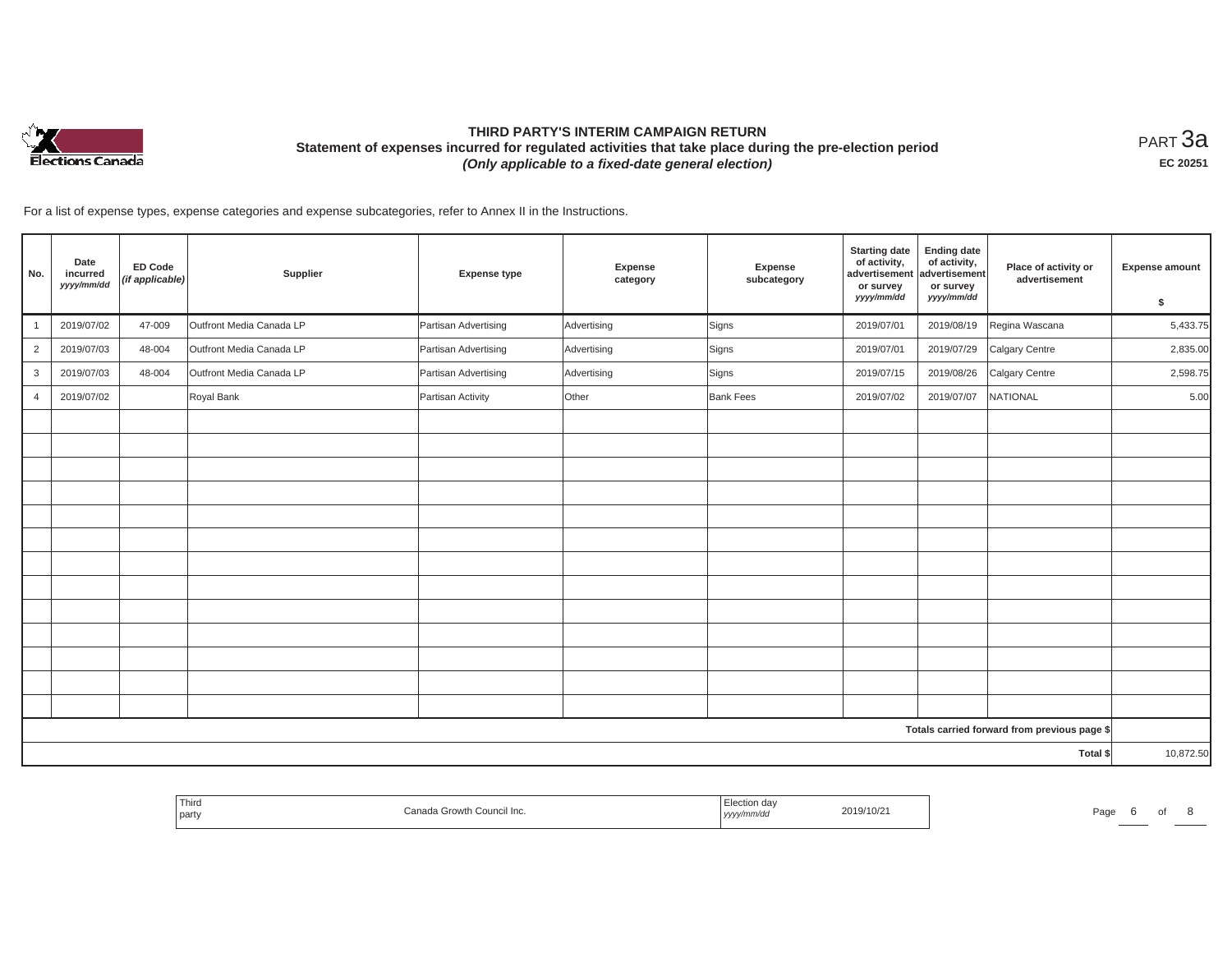

# **THIRD PARTY'S INTERIM CAMPAIGN RETURN Statement of expenses incurred for regulated activities that take place during the election period**<br>PART  $3b$

**EC 20251**

For a list of expense types, expense categories and expense subcategories, refer to Annex II in the Instructions.

| No.      | Date<br>incurred<br>yyyy/mm/dd | ED Code<br>(if applicable) | Supplier | <b>Expense type</b> | Expense<br>category | Expense<br>subcategory | Starting date<br>of activity,<br>advertisement<br>or survey<br>yyyy/mm/dd | Ending date<br>of activity,<br>advertisement<br>or survey<br>yyyy/mm/dd | Place of activity or<br>advertisement        | Expense amount<br>\$ |
|----------|--------------------------------|----------------------------|----------|---------------------|---------------------|------------------------|---------------------------------------------------------------------------|-------------------------------------------------------------------------|----------------------------------------------|----------------------|
|          |                                |                            |          |                     |                     |                        |                                                                           |                                                                         |                                              |                      |
|          |                                |                            |          |                     |                     |                        |                                                                           |                                                                         |                                              |                      |
|          |                                |                            |          |                     |                     |                        |                                                                           |                                                                         |                                              |                      |
|          |                                |                            |          |                     |                     |                        |                                                                           |                                                                         |                                              |                      |
|          |                                |                            |          |                     |                     |                        |                                                                           |                                                                         |                                              |                      |
|          |                                |                            |          |                     |                     |                        |                                                                           |                                                                         |                                              |                      |
|          |                                |                            |          |                     |                     |                        |                                                                           |                                                                         |                                              |                      |
|          |                                |                            |          |                     |                     |                        |                                                                           |                                                                         |                                              |                      |
|          |                                |                            |          |                     |                     |                        |                                                                           |                                                                         |                                              |                      |
|          |                                |                            |          |                     |                     |                        |                                                                           |                                                                         |                                              |                      |
|          |                                |                            |          |                     |                     |                        |                                                                           |                                                                         |                                              |                      |
|          |                                |                            |          |                     |                     |                        |                                                                           |                                                                         |                                              |                      |
|          |                                |                            |          |                     |                     |                        |                                                                           |                                                                         |                                              |                      |
|          |                                |                            |          |                     |                     |                        |                                                                           |                                                                         |                                              |                      |
|          |                                |                            |          |                     |                     |                        |                                                                           |                                                                         |                                              |                      |
|          |                                |                            |          |                     |                     |                        |                                                                           |                                                                         |                                              |                      |
|          |                                |                            |          |                     |                     |                        |                                                                           |                                                                         |                                              |                      |
|          |                                |                            |          |                     |                     |                        |                                                                           |                                                                         | Totals carried forward from previous page \$ |                      |
| Total \$ |                                |                            |          |                     |                     |                        |                                                                           |                                                                         |                                              |                      |

| Third<br>party | . Growth<br>n Council Inc. | n do<br>LICUIUI UQV<br>2019/10/2<br>yyyy/mm/dd | Page |  |
|----------------|----------------------------|------------------------------------------------|------|--|
|----------------|----------------------------|------------------------------------------------|------|--|